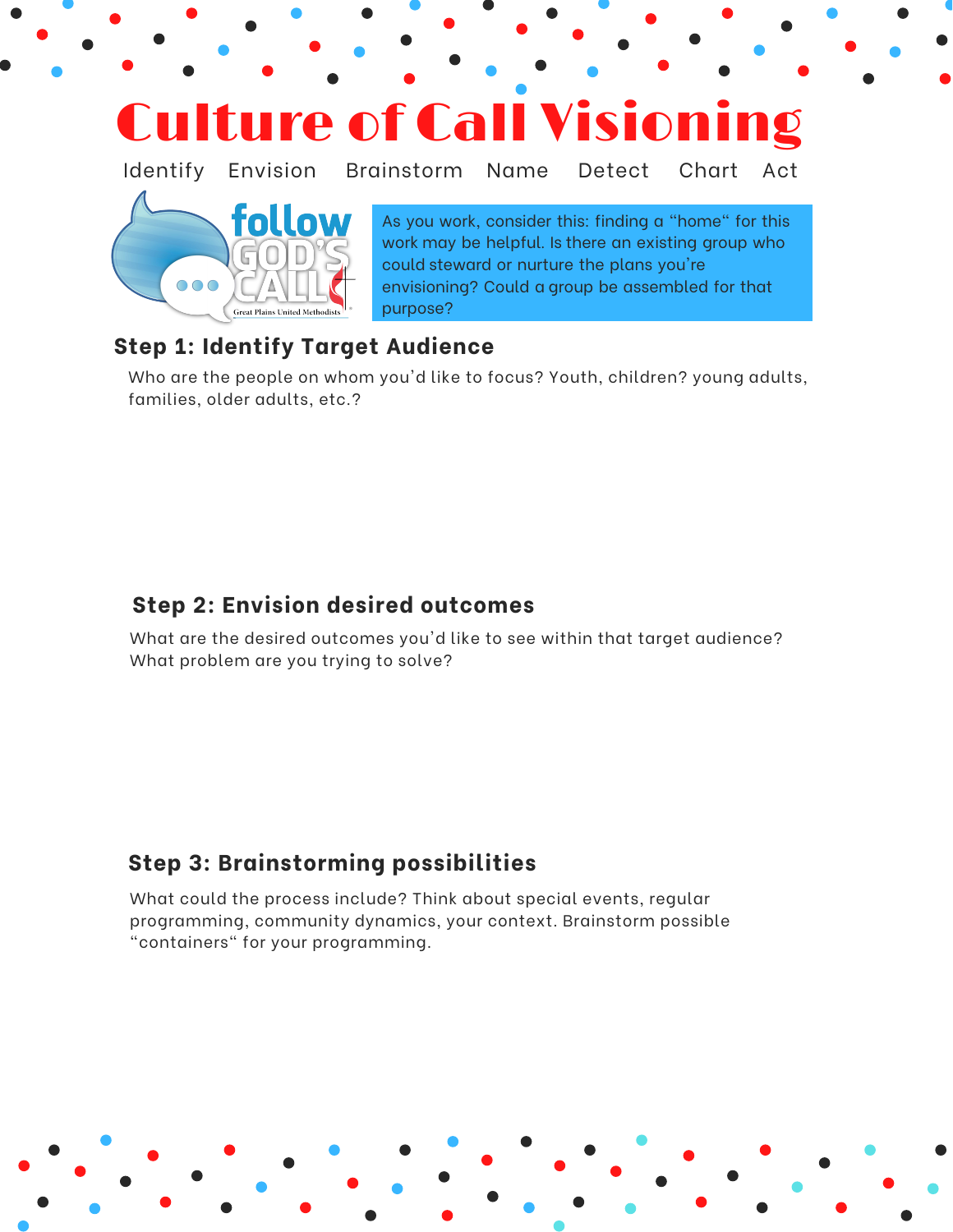Identify Envision Brainstorm Name Detect Chart Act

#### **Step 4: Name People Involved**

Who are the people involved in your process? Identify their name and the role they would play, if known. Or, brainstorm groups of people and the roles that they would play.

### **Step 5: Detect roadblocks & missing parts**

What barriers could stand in your way? What is missing (consider time orientation with this)? Past--what has been missing in the past preventing us from working toward this vision? Present--what is currently keeping us from working toward this vision? Future--if we had 3 wishes, what could the vision look like in the future?

#### **Step 6: Chart Next Steps**

What are your next steps for cultivating a culture of call? Who needs to do them? By when?

| <b>Action</b> | <b>Who</b> | <b>When</b> |
|---------------|------------|-------------|
|               |            |             |
|               |            |             |
|               |            |             |
|               |            |             |
|               |            |             |
|               |            |             |